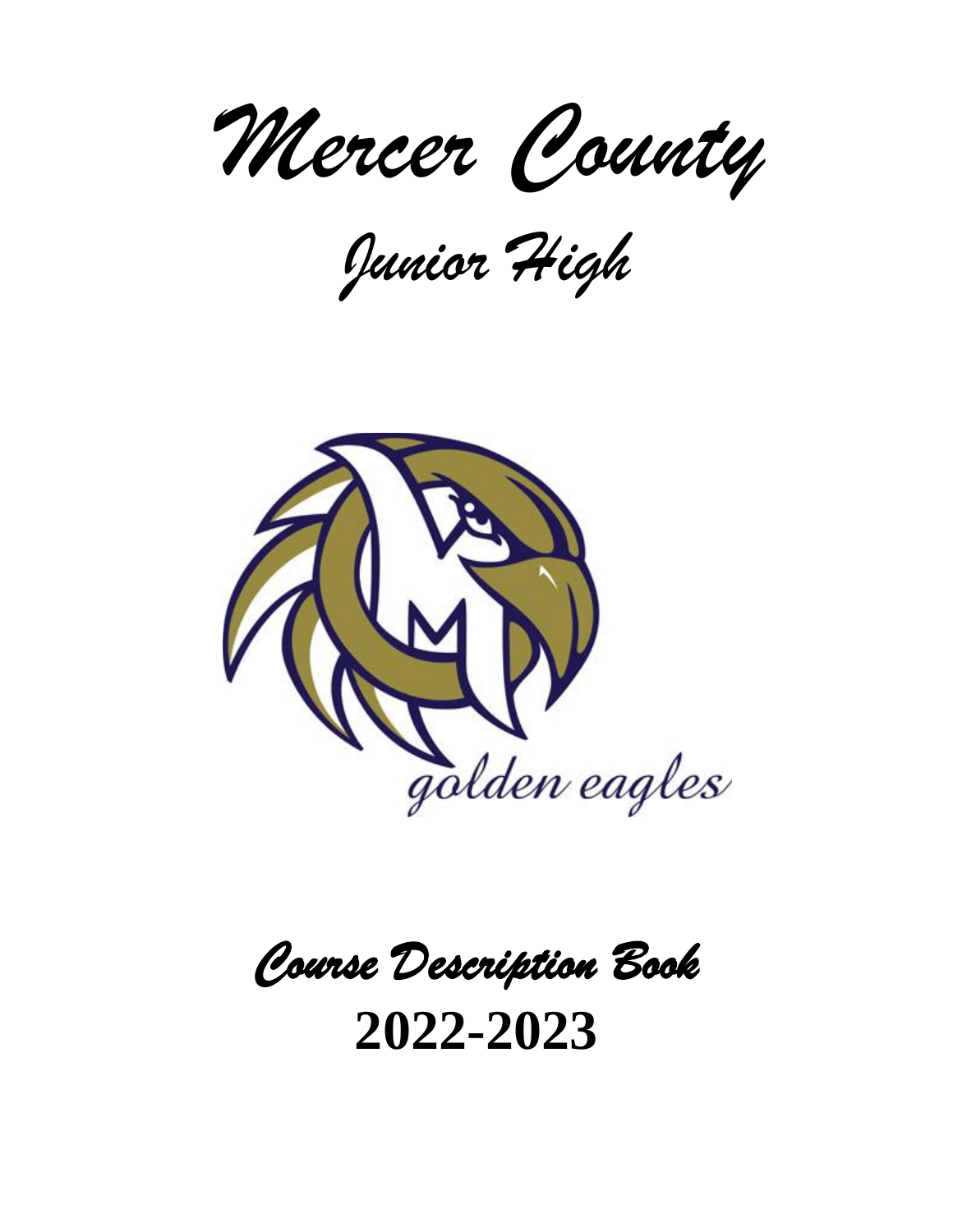### **English / Language Arts** Grade 6

English / Language Arts courses build upon students' prior knowledge of grammar, vocabulary, word usage, and the mechanics of writing, and include the four aspects of language use: reading, writing, speaking, and listening. Beyond emphasizing different uses for language, these courses may also include using language (particularly written test) to construct meaning and connections.

(*AmplifyELA* will be used as a primary district curriculum source.)

|  | Units of Study:                                                                                |
|--|------------------------------------------------------------------------------------------------|
|  | 1. Amplify Unit A: Boy: Tales of Childhood                                                     |
|  | 2. Amplify Unit B: Mysteries & Investigations: The Secret of the Yellow Death, The Speckled    |
|  | Band, The Red-Headed League                                                                    |
|  | 3. Amplify Unit D: The Greeks                                                                  |
|  | 4. Amplify Unit E: Summer of Mariposa                                                          |
|  | 5. Amplify Unit F: The Titanic Collection and the novel: Titanic: Young Survivors              |
|  | 6. Grammar: Quill, Amplify and projects                                                        |
|  | 7. AR reading/projects                                                                         |
|  | 8. Other Possible Reading List: Harris and Me, Julie of the Wolves, Long Claws, Tuesday of the |

Other June, Zlateh the Goat, Lob's Girl, President Cleveland: Where are You?, The Dust Bowl, Southpaw, Chicago Fire, Phantom Tollbooth, and Fractured Fairy Tales

**Math** Grade 6

This course builds on concepts that were learned in previous years. The 6th grade Illinois Learning Standards have been used to develop this curriculum. The units covered include ratios and proportionality, rational number operations, expressions, equations, data distribution, probability, and geometry measurement. The eight mathematical practices are also incorporated into daily learning; make sense of problems and persevere in solving them, reason abstractly and quantitatively, construct viable arguments and critique the reasoning of others, use appropriate tools strategically, attend to precision, look for and make sense of structure, and look for and express regularity in repeated reasoning.

- 1. Whole Numbers and Decimals
- 2. Fractions
- 3. Rational Numbers
- 4. Ratio and Rates
- 5. Percents
- 6. Units of Measure
- 7. Algebra: Expressions
- 8. Algebra: Equations and Inequalities
- 9. Algebra: Relationships Between Variables
- 10. Area
- 11. Surface Area and Volume
- 12. Data Displays and Measures of Center
- 13. Variability and Data Distributions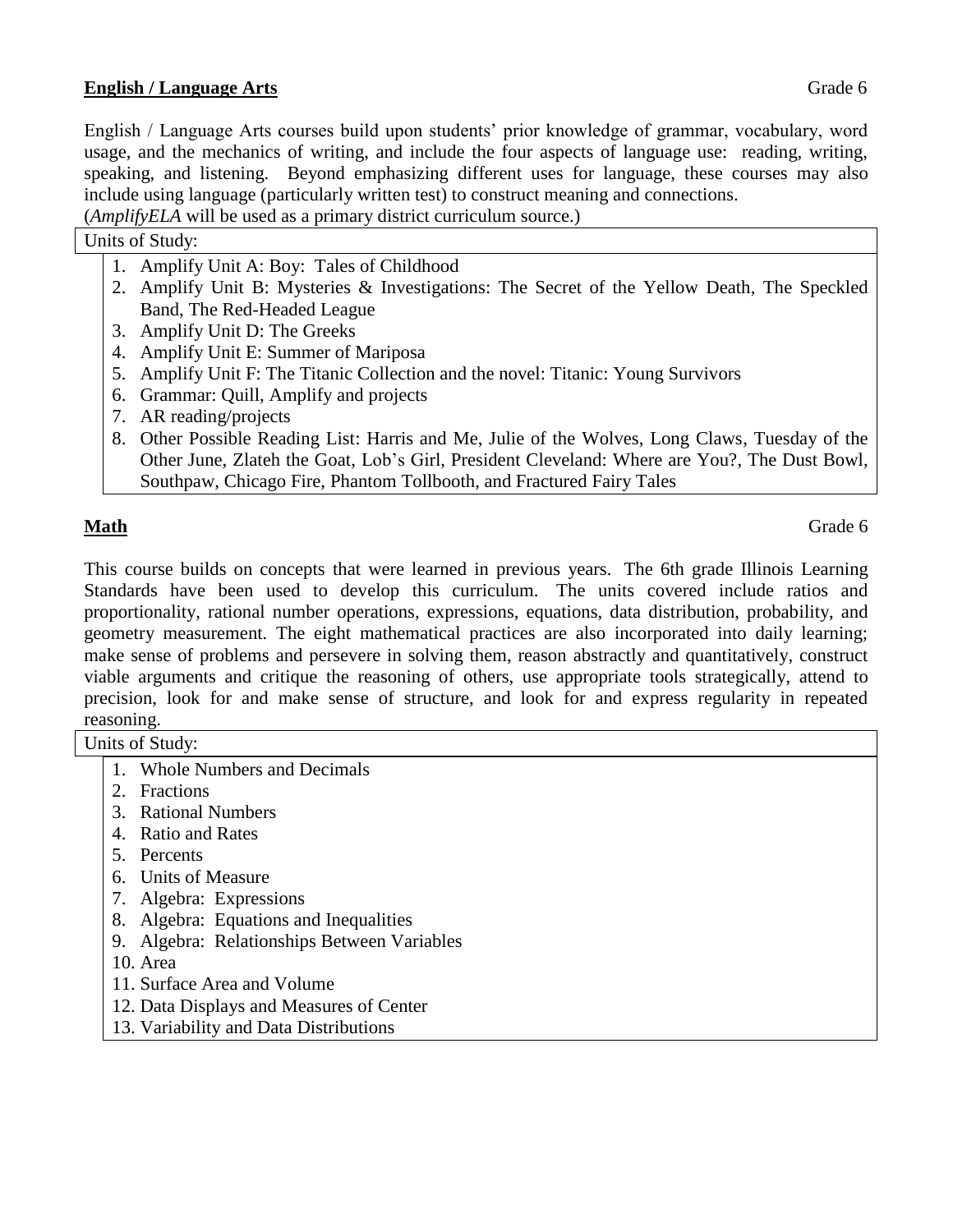### **6<sup>th</sup> Grade Advanced Math** Grade 6

This course is designed to challenge those students that excel in math. The curriculum follows the  $6<sup>th</sup>$ and 7<sup>th</sup> grade Illinois Learning Standards. Units covered include real numbers and exponents, expressions and equations, congruence and similarity, functions, linear systems, Pythagorean Theorem, patterns, and bivariate data, and volume. The eight mathematical practices are also incorporated into daily learning; make sense of problems and persevere in solving them, reason abstractly and quantitatively, construct viable arguments and critique the reasoning of others, use appropriate tools strategically, attend to precision, look for and make sense of structure, and look for and express regularity in repeated reasoning.

| Units of Study:                                        |
|--------------------------------------------------------|
| <b>Whole Numbers and Decimals</b>                      |
| Fractions<br>2.                                        |
| <b>Rational Numbers</b><br>$\mathcal{F}_{\mathcal{L}}$ |
| <b>Ratio and Rates</b><br>4.                           |
| 5. Percents                                            |
| 6. Units of Measure                                    |
| Algebra: Expressions<br>7.                             |
| 8. Algebra: Equations and Inequalities                 |
| 9. Algebra: Relationships Between Variables            |
| $10.$ Area                                             |
| 11. Surface Area and Volume                            |
| 12. Data Displays and Measures of Center               |
| 13. Variability and Data Distributions                 |
| 14. Adding and Subtracting integers                    |
| 15. Multiplying and Dividing Integers                  |
| 16. Rational Numbers                                   |
| 17. Rates and Proportionality                          |
| 18. Proportions and Percents                           |

### **Science** Grade 6

This course uses an integrated approach to science that includes life, earth and physical science. Topics in the area of life science include photosynthesis/respiration, feeding relationships in ecosystems, cycling of matter in an ecosystem and population dynamics. Topics in the area of physical science include introduction to particles of matter and thermal energy. Topics in the area of earth science include weather and climate. All areas include a variety of activities including hands-on activities. (*AmplifyScience* will be used as a primary district curriculum; supplemental resources will also be utilized.)

- 1. Nature of Science (short mini-unit)
- 2. Particles of Matter
- 3. Microbiomes
- 4. Ecology
- 5. Populations and Resources
- 6. Thermal Energy
- 7. Ocean, Atmosphere, and Climate
- 8. Weather
- 9. Climate Change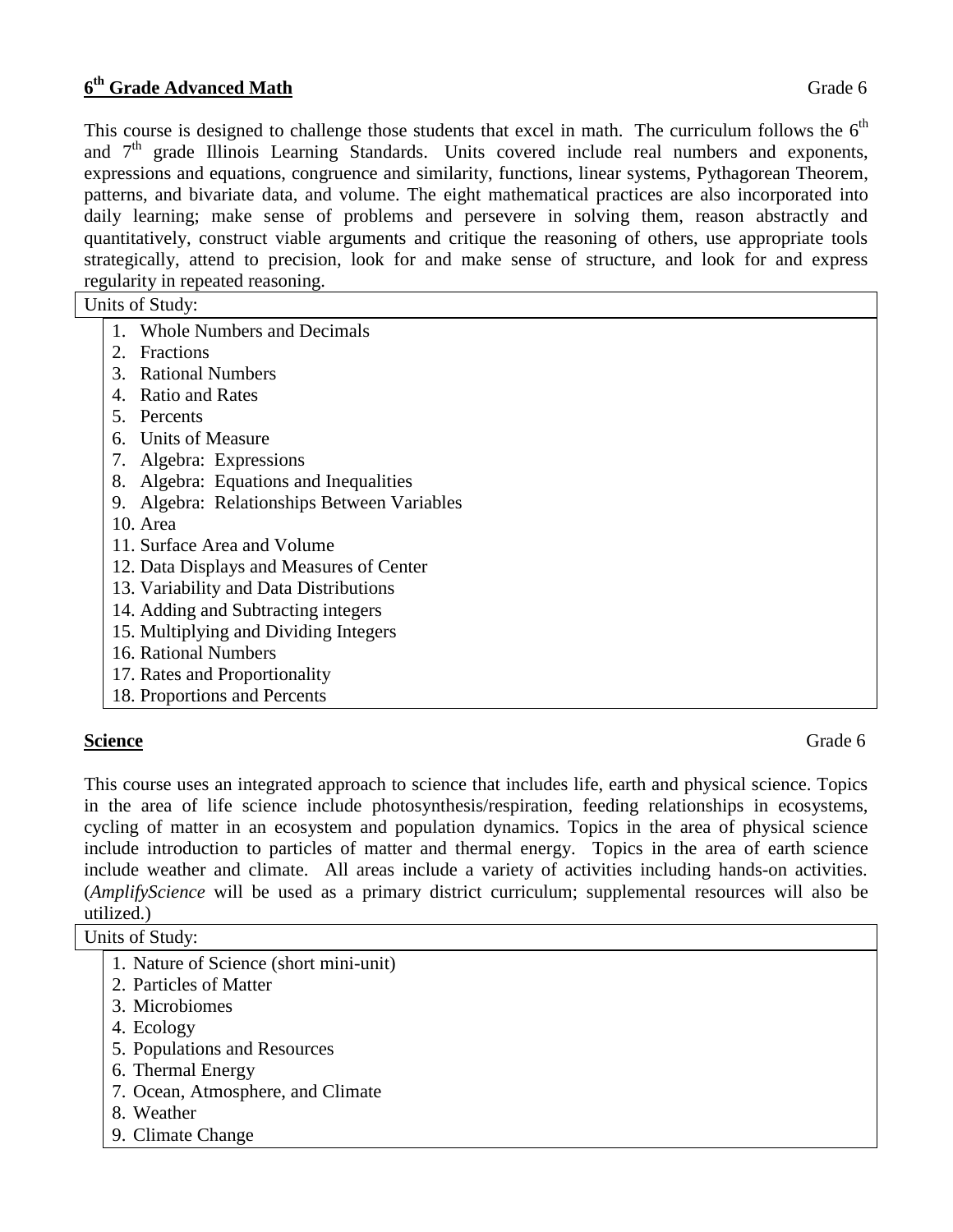### **Social Studies: World History** Grade 6

The focus of 6<sup>th</sup> Grade Social Studies centers on ancient civilizations in Asia, Africa, and Europe. We will learn about each civilization's unique geography, religion, achievements, politics, economics, and social structures. Furthermore, students will practice being historians by investigating historical events and using evidence and reasoning to support their ideas.

| Units of Study: |                                  |  |  |
|-----------------|----------------------------------|--|--|
|                 | 1. Geography (Introduction Unit) |  |  |
|                 | 2. Early Humans                  |  |  |
| 3.              | Mesopotamia                      |  |  |
|                 | 4. Egypt                         |  |  |
|                 | 5. India                         |  |  |
|                 | 6. China                         |  |  |
|                 | 7. Greece                        |  |  |
|                 | Rome                             |  |  |

### **English / Language Arts** Grade 7

English / Language Arts courses build upon students' prior knowledge of grammar, vocabulary, word usage, and the mechanics of writing, and include the four aspects of language use: reading, writing, speaking, and listening. Beyond emphasizing different uses for language, these courses may also include using language (particularly written test) to construct meaning and connections.

(*AmplifyELA* will be used as a primary district curriculum source.)

- 1. Amplify Unit A: Red Scarf Girl
- 2. Amplify Unit B: Character & Conflict (A Raisin in the Sun)
- 3. Amplify Unit C: Brain Science (Phinneas Gage)
- 4. Amplify Unit D: Poetry & Poe
- 5. Amplify Unit E: Frida & Diego Collection
- 6. Amplify Unit F: Gold Rush Collection
- 7. Grammer: Quill / Amplify
- 8. Cartoon Vocabulary
- 9. AR reading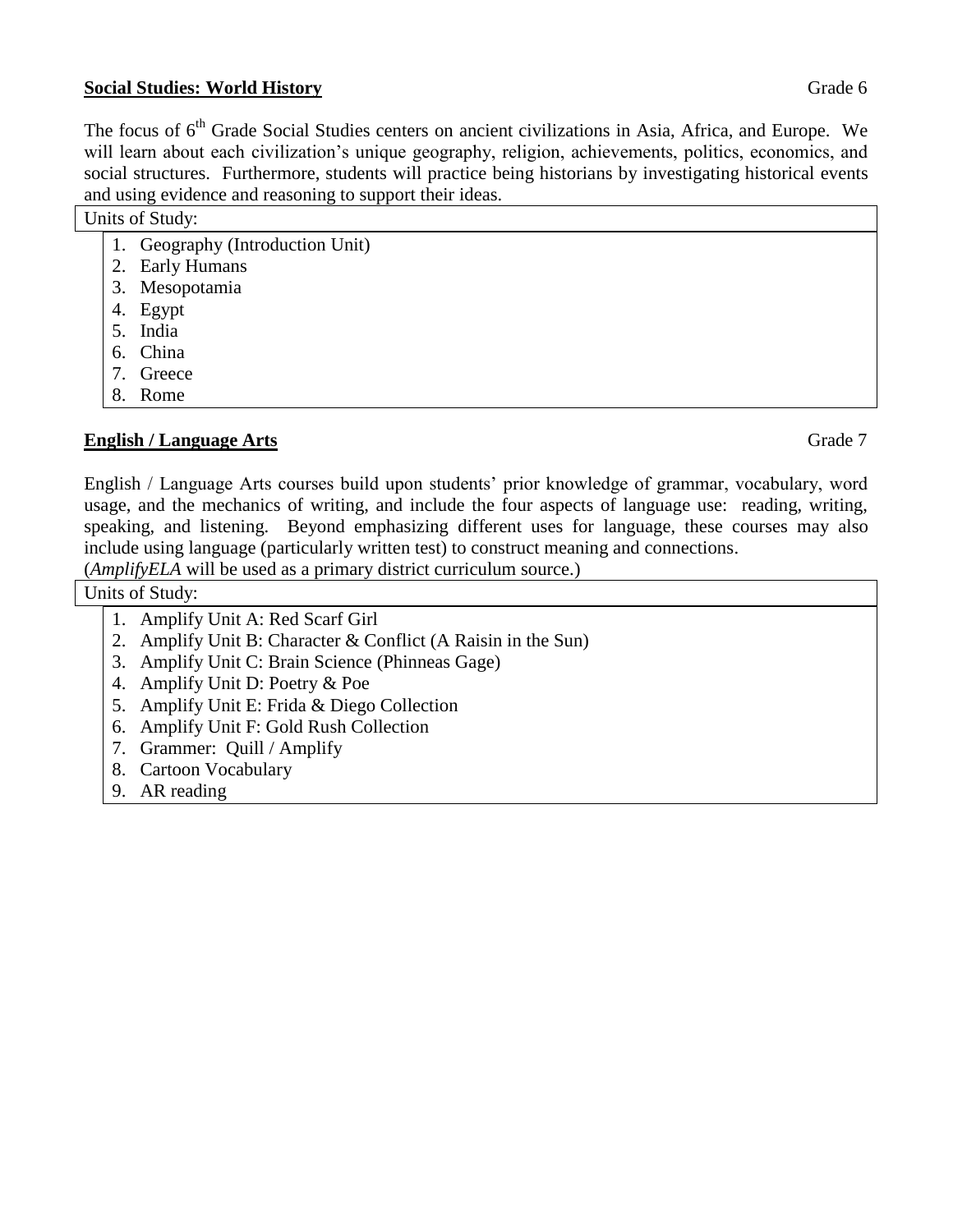This course builds on concepts that were learned in previous years. The 7th grade Illinois Learning Standards have been used to develop this curriculum. The units covered include ratios and proportionality, rational number operations, expressions, equations, data distribution, probability, and geometry measurement. The eight mathematical practices are also incorporated into daily learning; make sense of problems and persevere in solving them, reason abstractly and quantitatively, construct viable arguments and critique the reasoning of others, use appropriate tools strategically, attend to precision, look for and make sense of structure, and look for and express regularity in repeated reasoning.

| Units of Study:                      |                                                |  |  |  |
|--------------------------------------|------------------------------------------------|--|--|--|
| Adding and Subtracting Integers      | Modeling Geometric Figures                     |  |  |  |
| 2. Multiplying and Dividing Integers | $\parallel$ 9. Circumference, Area, and Volume |  |  |  |
| 3. Rational Numbers                  | 10. Random Samples and Populations             |  |  |  |
| 4. Rates and Proportionality         | 11. Analyzing and Comparing Data               |  |  |  |
| 5. Proportions and Percents          | $\parallel$ 12. Experimental Probability       |  |  |  |
| 6. Expressions and Equations         | 13. Theoretical Probability and Simulations    |  |  |  |
| Inequalities                         |                                                |  |  |  |

# **7<sup>th</sup> Grade Advanced Math** Grade 7

This course is designed to challenge those students that excel in math. The curriculum follows the  $8<sup>th</sup>$ grade Illinois Learning Standards. Units covered include real numbers and exponents, expressions and equations, congruence and similarity, functions, linear systems, Pythagorean Theorem, patterns, and bivariate data, and volume. The eight mathematical practices are also incorporated into daily learning; make sense of problems and persevere in solving them, reason abstractly and quantitatively, construct viable arguments and critique the reasoning of others, use appropriate tools strategically, attend to precision, look for and make sense of structure, and look for and express regularity in repeated reasoning.

| Units of Study:                      |  |                                               |  |  |
|--------------------------------------|--|-----------------------------------------------|--|--|
| 1. Adding and Subtracting Integers   |  | 13. Theoretical Probability and Simulations   |  |  |
| 2. Multiplying and Dividing Integers |  | 14. Real Numbers                              |  |  |
| 3. Rational Numbers                  |  | 15. Exponents and Scientific Notation         |  |  |
| 4. Rates and Proportionality         |  | 16. Proportional Relationships                |  |  |
| 5. Proportions and Percents          |  | 17. Nonproportional Relationships             |  |  |
| 6. Expressions and Equations         |  | 18. Solving Linear Equations                  |  |  |
| Inequalities<br>7.                   |  | 19. Transformational Geometry                 |  |  |
| 8. Modeling Geometric Figures        |  | 20. Transformations and Similarity            |  |  |
| 9. Circumference, Area, and Volume   |  | 21. Angle Relationships in Parallel Lines and |  |  |
| 10. Random Samples and Populations   |  | Triangles                                     |  |  |
| 11. Analyzing and Comparing Data     |  | 22. The Pythagorean Theorem                   |  |  |
| 12. Experimental Probability         |  | 23. Volume                                    |  |  |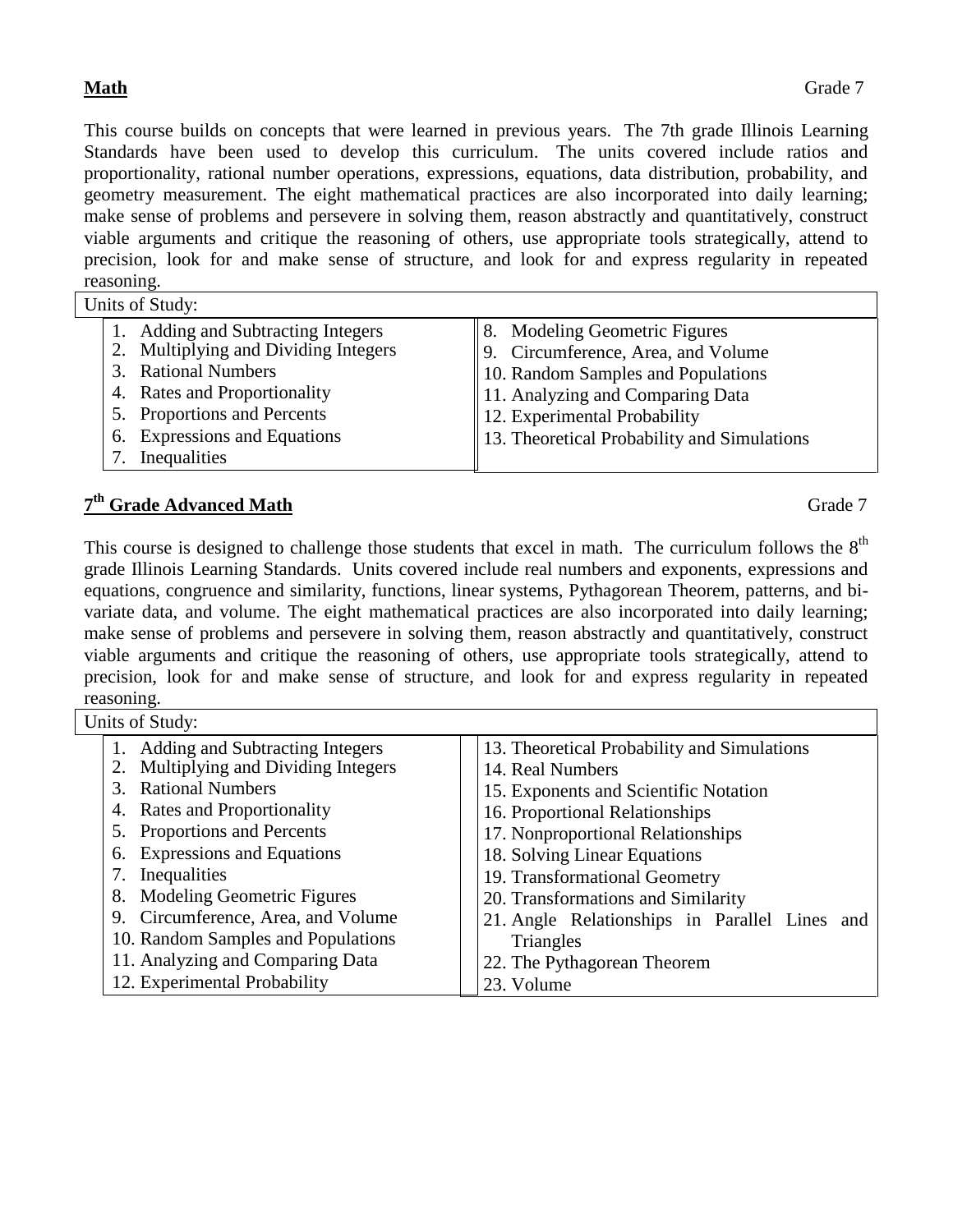This course uses an integrated approach to science that includes life, earth and physical science. Topics in the area of life science include cells and cell processes, heredity, dissection and human anatomy/physiology. Topics in the area of physical science include atoms, states of matter, the periodic table, and physical and chemical properties/changes. Topics in the area of earth science include rocks, minerals, plate tectonics, earthquakes and volcanoes. All areas include labs and hands-on activities. (*AmplifyScience* will be used as a primary district curriculum source.)

| Units of Study:                        |                                                  |  |  |
|----------------------------------------|--------------------------------------------------|--|--|
| 1. Science Lab Skills                  | 16. Chemical Reactions                           |  |  |
| 2. Geology on Mars                     | $\parallel$ 7. Populations and Resources         |  |  |
| 3. Plate Motion                        | 8. Metabolism                                    |  |  |
| 4. Plate Motion Engineering Internship | $\parallel$ 9. Metabolism Engineering Internship |  |  |
| 5. Rock Transformations                | 10. Traits and Reproduction                      |  |  |

### **Social Studies: Geography** Grade 7

The focus of 7<sup>th</sup> Grade Social Studies mainly centers on the different facets of the Earth's geography. Not only does this include physical geography, but also climate, cultural, economic, and political aspects. The class will pay particular attention to these in terms of their existence in the western hemisphere, with the fifty states being a special area of concentration. The eastern hemisphere will be discussed as time allows. Extensive work will be done in regards to working with maps.

(*World Studies – Western Hemisphere* – Prentice Hall – 2005)

Units of Study:

- 1. Basic Geography Terminology and Maps
- 2. Earth's Physical Geography (the planet, land forms, climate/weather, vegetation zones)
- 3. Earth's Human Geography (population, migration, economics, politics)
- 4. Earth's Cultural Geography
- 5. Natural Resources
- 6. States

# **English / Language Arts** Grade 8

English / Language Arts courses build upon students' prior knowledge of grammar, vocabulary, word usage, and the mechanics of writing, and include the four aspects of language use: reading, writing, speaking, and listening. Beyond emphasizing different uses for language, these courses may also include using language (particularly written test) to construct meaning and connections. (*AmplifyELA* will be used as a primary district curriculum source.)

- 1. Perspectives and Narrative (writing a narrative)
- 2. Liberty and Equality (The Narrative of t he Life of Frederick Douglass, an American Slave)
- 3. Science and Science Fiction (Frankenstein graphic novel)
- 4. Holocaust: Memory and Meaning
- 5. The Space Race Collection (research essay)
- 6. Poetry
- 7. Grammar
- 8. The Call of t he Wild
- 9. The Outsiders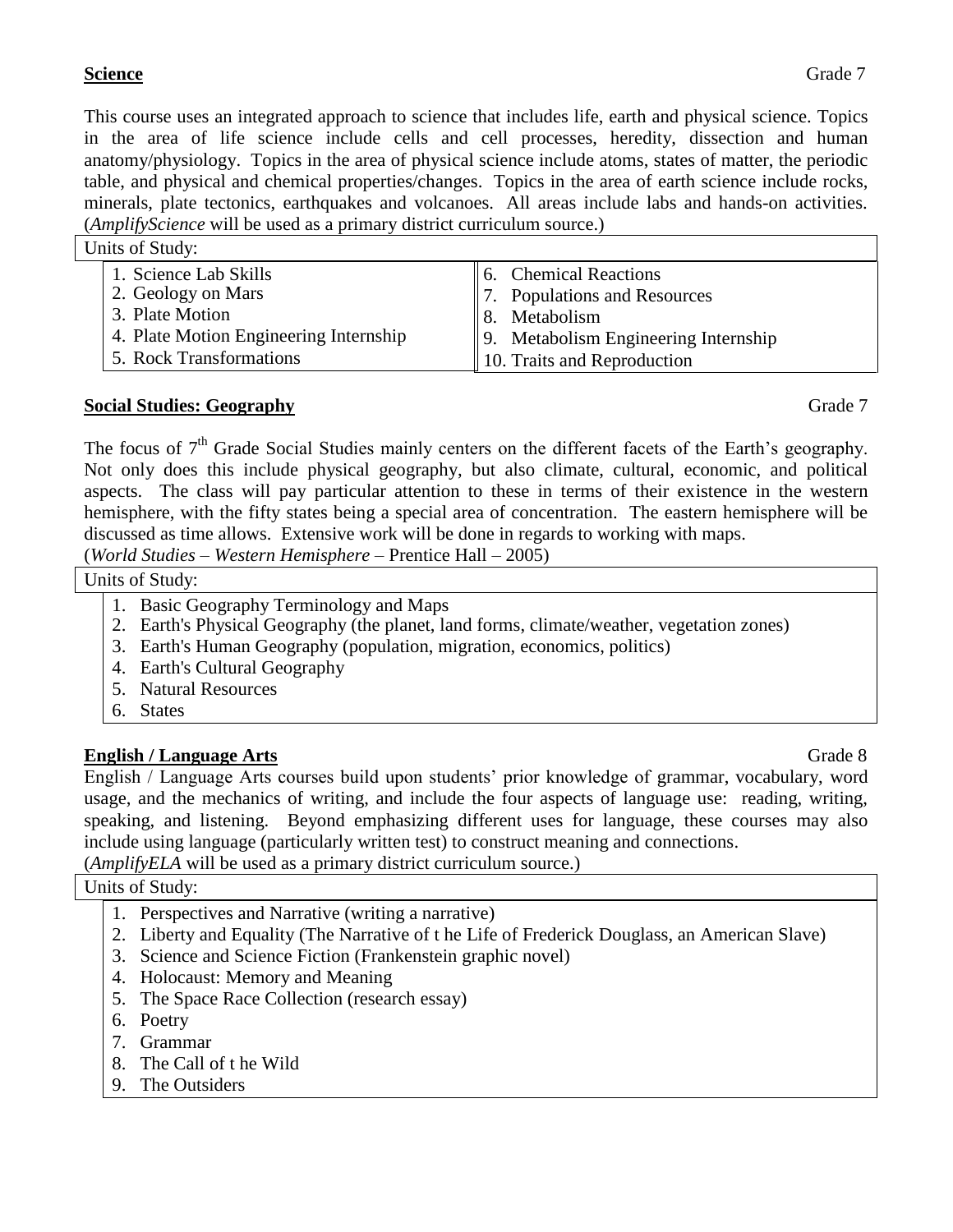This course builds on concepts that were learned in previous years. The curriculum follows the  $8<sup>th</sup>$  grade Illinois Learning Standards. Units covered include real numbers and exponents, expressions and equations, congruence and similarity, functions, linear systems, Pythagorean theorem, patterns, bivariate data, and volume. The eight mathematical practices are also incorporated into the daily learning; make sense of problems and persevere in solving them, reason abstractly and quantitatively, construct viable arguments and critique the reasoning of others, use appropriate tools strategically, attend to precision, look for and make sense of structure, and look for and express regularity in repeated reasoning.

| Units of Study:                        |                                               |  |  |
|----------------------------------------|-----------------------------------------------|--|--|
| 1. Real Numbers                        | 9. Transformations and Congruence             |  |  |
| 2. Exponents & Scientific Notation     | 10. Transformations and Similarity            |  |  |
| 3. Proportional Relationships          | 11. Angle Relationships in Parallel Lines and |  |  |
| 4. Nonproportional Relationships       | Triangles                                     |  |  |
| 5. Writing Linear Equations            | 12. The Pythagorean Theorem                   |  |  |
| 6. Functions                           | 13. Volume                                    |  |  |
| <b>Solving Linear Equations</b>        | 14. Scatter Plots                             |  |  |
| 8. Solving Systems of Linear Equations | 15. Two-Way Tables                            |  |  |

## **8 th Grade (Math I)** Grade 8

This course is designed to challenge those students who excel in math. The curriculum follows the 9th grade Illinois Learning Standards. Conceptual categories of units covered include number and quantity, algebra, functions, modeling, geometry, and statistics and probability. The eight mathematical practices are also incorporated into the daily learning: make sense of problems and persevere in solving them, reason abstractly and quantitatively, construct viable arguments and critique the reasoning of others, use appropriate tools strategically, attend to precision, look for and make sense of structure, and look for and express regularity in repeated reasoning.

| Units of Study:                                                                                                 |                                                                                                                      |  |  |
|-----------------------------------------------------------------------------------------------------------------|----------------------------------------------------------------------------------------------------------------------|--|--|
| Expressions<br>2. Equations i n one Variable<br>3. Relations and Functions<br>4. Linear and Nonlinear Functions | System of Linear Equations and Inequalities<br>8. Exponents and Roots<br>9. Exponential Functions<br>10. Polynomials |  |  |
| 5. Creating Linear Equations                                                                                    | 11. Quadratic Functions                                                                                              |  |  |
| 6. Linear Inequalities                                                                                          | 12. Statistics                                                                                                       |  |  |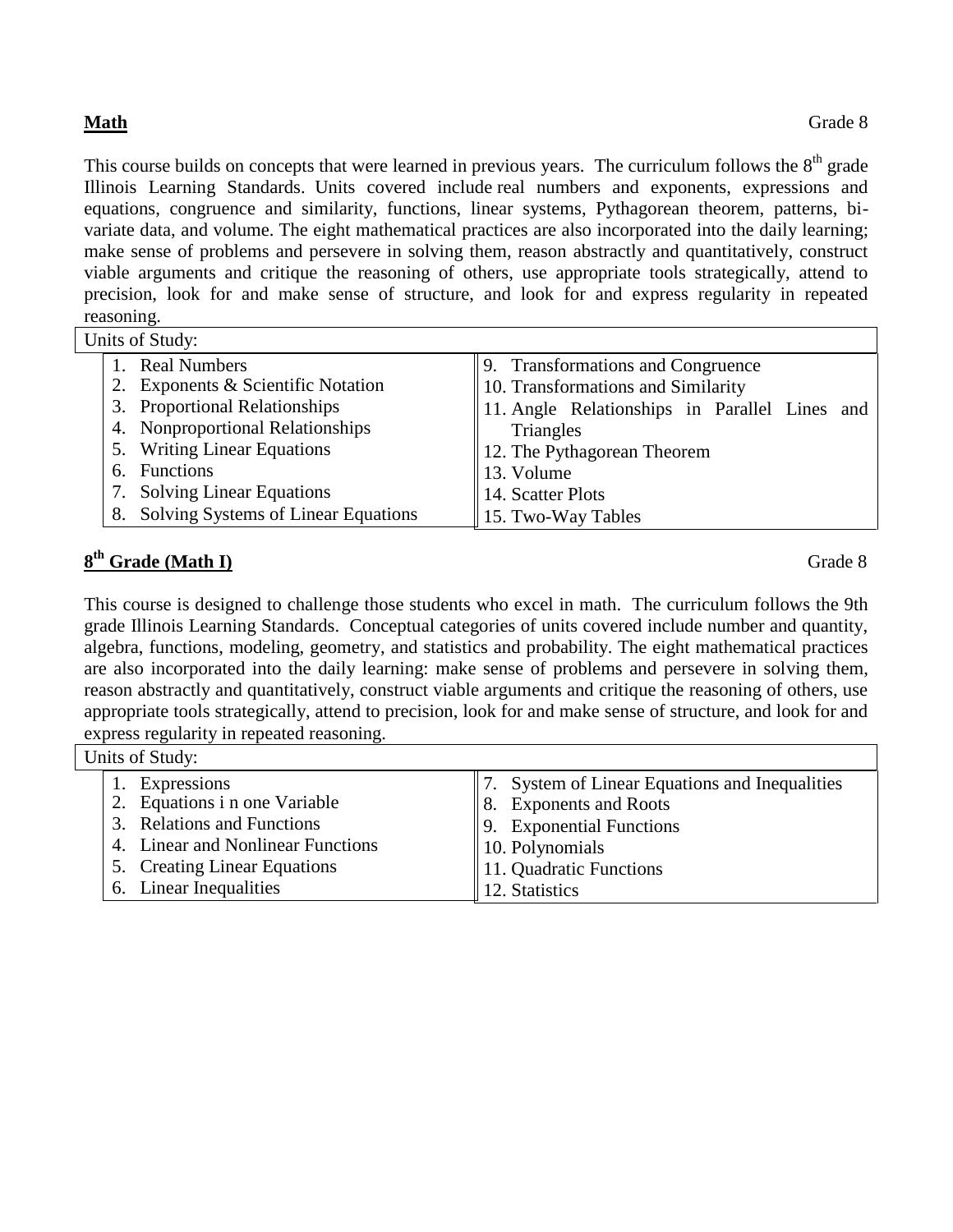This class will build on the scientific concepts that students have learned previously and work to prepare students for science courses offered at the high school level. The year will incorporate areas of study in physical science, life science, and earth science. Specific topics include density, buoyancy, astronomy, animal diversity, dissection, and energy.

(*AmplifyScience* will be used as a primary district curriculum source.)

| Units of Study:                      |                                                                                                                       |  |  |
|--------------------------------------|-----------------------------------------------------------------------------------------------------------------------|--|--|
| Science Introduction (measure/graph) | 8. Cooking with Light                                                                                                 |  |  |
|                                      | $\parallel$ 9. Math with Light Waves (Protractor Work)                                                                |  |  |
|                                      | 10. Earth, Moon and Sun                                                                                               |  |  |
|                                      | 11. Natural Selection                                                                                                 |  |  |
|                                      | 12. Worm Dissection                                                                                                   |  |  |
|                                      | 13. Frog Dissection                                                                                                   |  |  |
|                                      | 14. Evolutionary History                                                                                              |  |  |
|                                      | 2. Harnessing Human Energy<br>3. Density<br>4. Force and Motion<br>5. Rockets<br>6. Magnetic Fields<br>7. Light Waves |  |  |

### **Social Studies: American History** Grade 8

This course covers U.S. History up to the time of Reconstruction. The first semester will be spent covering the Reformation, early European colonization of North America (Separatist and Puritans) the first Indian wars (King Philips and Queen Ann's war) the French and Indian War, The American Revolution and the U.S. Constitution. First semester includes flag and voting test units. The second semester covers the War of 1812, Jacksonian era politics, Industrialization, The Mexican War, Slavery, and the Civil War. The second semester includes a mini unit on the history of Illinois, and the Illinois state constitution test. (*Call to Freedom* – Holt – 2005)

- 1. World Before the opening of the Atlantic
- 2. The Earliest Americans
- 3. Colonial America
- 4. The Virginia Company- The Atlantic Slave trade
- 5. Plymouth Plantation- The Pilgrims Experience
- 6. The Puritans
- 7. Conflict in the American Colonies- The American Revolution
- 8. Launching the Nation- Foundations of Government
- 9. The U.S. Constitution
- 10. The Expanding Nation
- 11. King Cotton The Slave System
- 12. The Nation Breaks apart- The Civil War
- 13. Reconstruction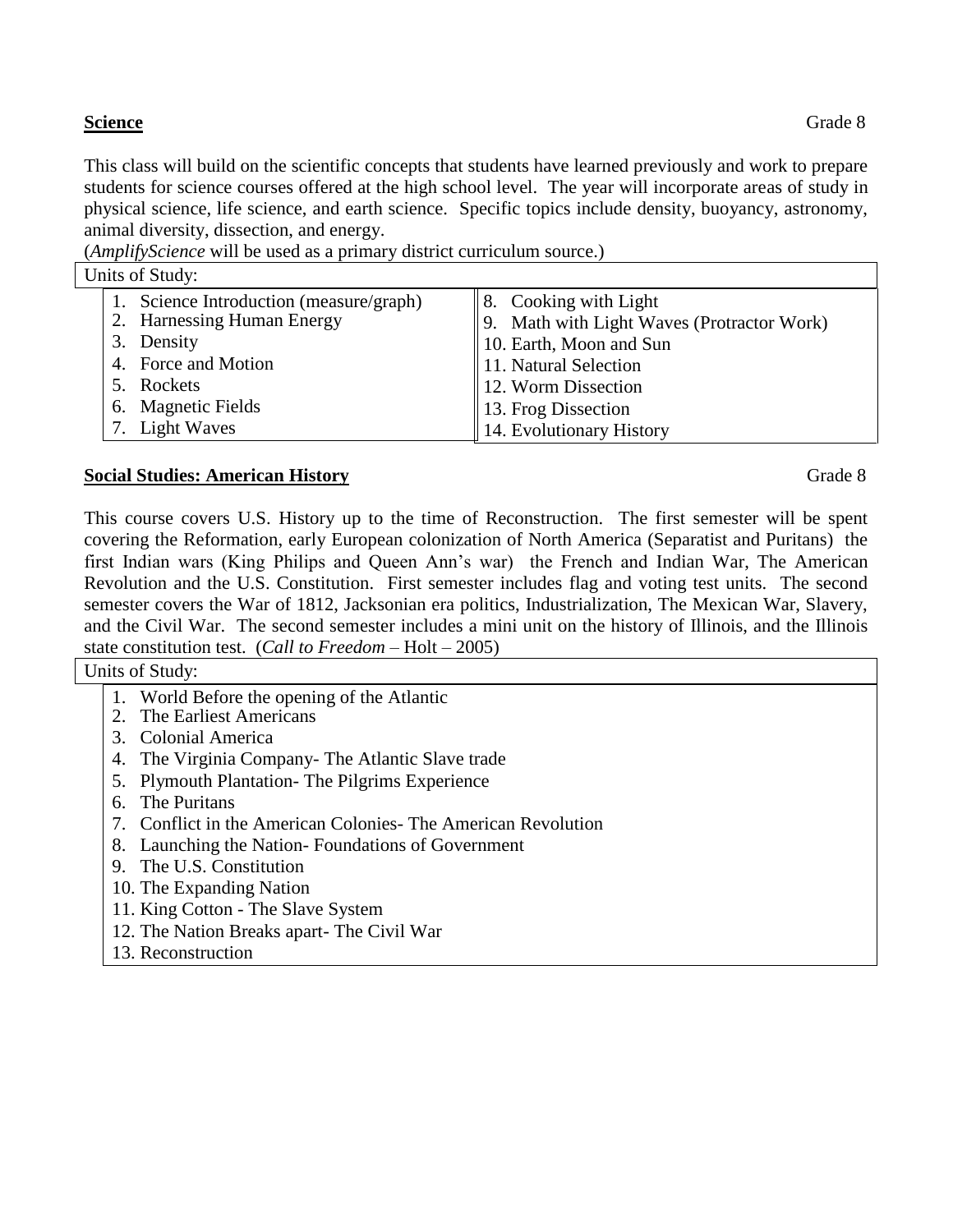### **Physical Education** Grades 6, 7 and 8

The department has developed a curriculum with a variety of activities with special attention on participation, safety, and success. Topics covered include physical health and fitness programming, recreational and leisure time activities, positive social behaviors, and team building skills. This course is for an entire year. *Students will be required to wear a school PE uniform during class.*

| Units of Study: |                             |  |  |
|-----------------|-----------------------------|--|--|
| Frisbee         | Volleyball                  |  |  |
| Soccer<br>2.    | Badminton                   |  |  |
| 3. Football     | $\parallel$ 9. Floor Hockey |  |  |
| 4. Pickleball   | 10. Nitroball               |  |  |
| 5. Basketball   | $\parallel$ 11. Speedball   |  |  |
| 6. Bowling      | 12. Tchukball               |  |  |

# **Elective Courses**

### **Band** Grades 6, 7 and 8

Junior High Band is an intermediate level band. Students are required to have prior musical experience either through 6<sup>th</sup> grade beginning band or private instruction. The course is designed to build upon skills students have already developed as well as introduce new skills. Students explore and perform a variety of musical styles throughout the year. Students will also study basic music theory, history, and terminology. The band will perform several times throughout the school year, including parades and organizational contest. Band will meet as a separate grade level group of  $6<sup>th</sup>$ ,  $7<sup>th</sup>$  and  $8<sup>th</sup>$  grades every day. The *Mercer County Golden Eagles JH Band* will give the music student an opportunity to excel on their instrument as well as build a life-long appreciation of music.

|  |  | Units of Study: |
|--|--|-----------------|
|--|--|-----------------|

- 1. Group Performance
- 2. Solo Performance
- 3. Practice / Scales
- 4. Goal Setting / Self Reflection
- 5. Music Theory
- 6. Music History
- 7. Instrument Technique
- 8. Instrument Care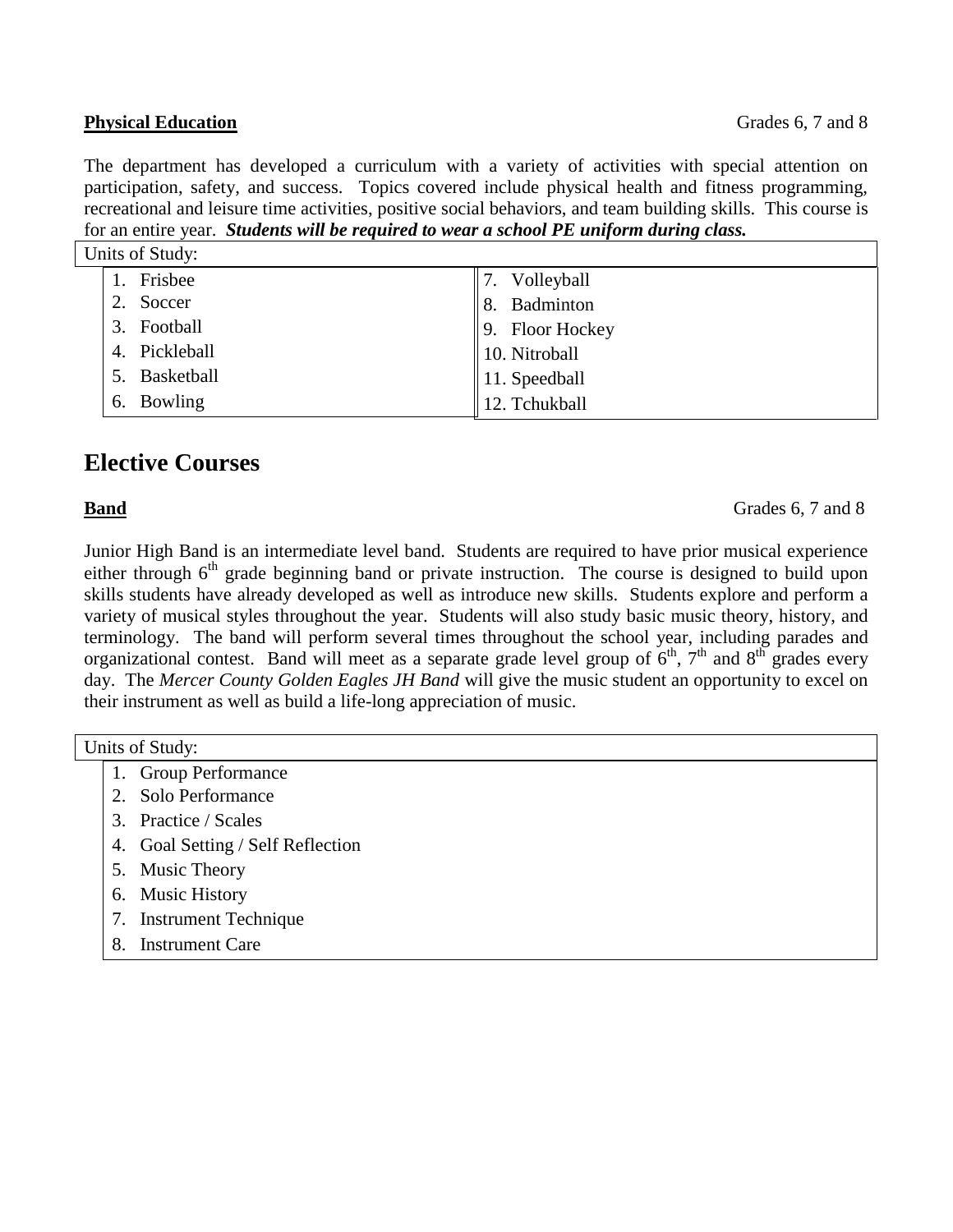Junior High Chorus includes singing choral music, sight reading, music theory, and music appreciation. We will also have two concerts a year, winter and spring. Each year in April, students will be attending the Prairieland Choral Festival. We also will be doing a mini-musical to be presented at the New Boston Elementary school during the school day. Chorus students will sing at  $8<sup>th</sup>$  grade promotion ceremony. Students can also participate in extra activities such as IESA Festivals and Solo/ Ensemble contest. **(Students are required to attend Organization Contest each year.)**

Units of Study:

- 1. Group Performance
- 2. Solo Performance
- 3. Practice / Scales
- 4. Music Theory
- 5. Music History

**Art 1 Grades 6, 7 and 8** 

Students taking this course will investigate the tools and processes used for creating art in a variety of different media. Basic art elements and principles will be reviewed and used as the central focus for creation. Students will have the opportunity to work in both 2D and 3D design.

|    | 1. Drawing – Graphite, Pen/Ink, Colored Pencil                           |
|----|--------------------------------------------------------------------------|
|    | One Point Perspective – Impressionism/Van Gogh, Surrealism/Salvador Dali |
|    | Oil Pastels – Fauvism                                                    |
|    | 4. Mixed Media Art – Whimsy                                              |
|    | 5. Acrylic Painting – Color Mixing, Tint and Shade                       |
| 6. | <b>Watercolor Techniques</b>                                             |
|    | Printmaking – Pop Art/Andy Warhol                                        |
| 8. | Fabric Art – Feminist Art/Miriam Schapiro                                |

- 9. Sculpture Puppet Making
- 10. Pottery Basics Cubism/Picasso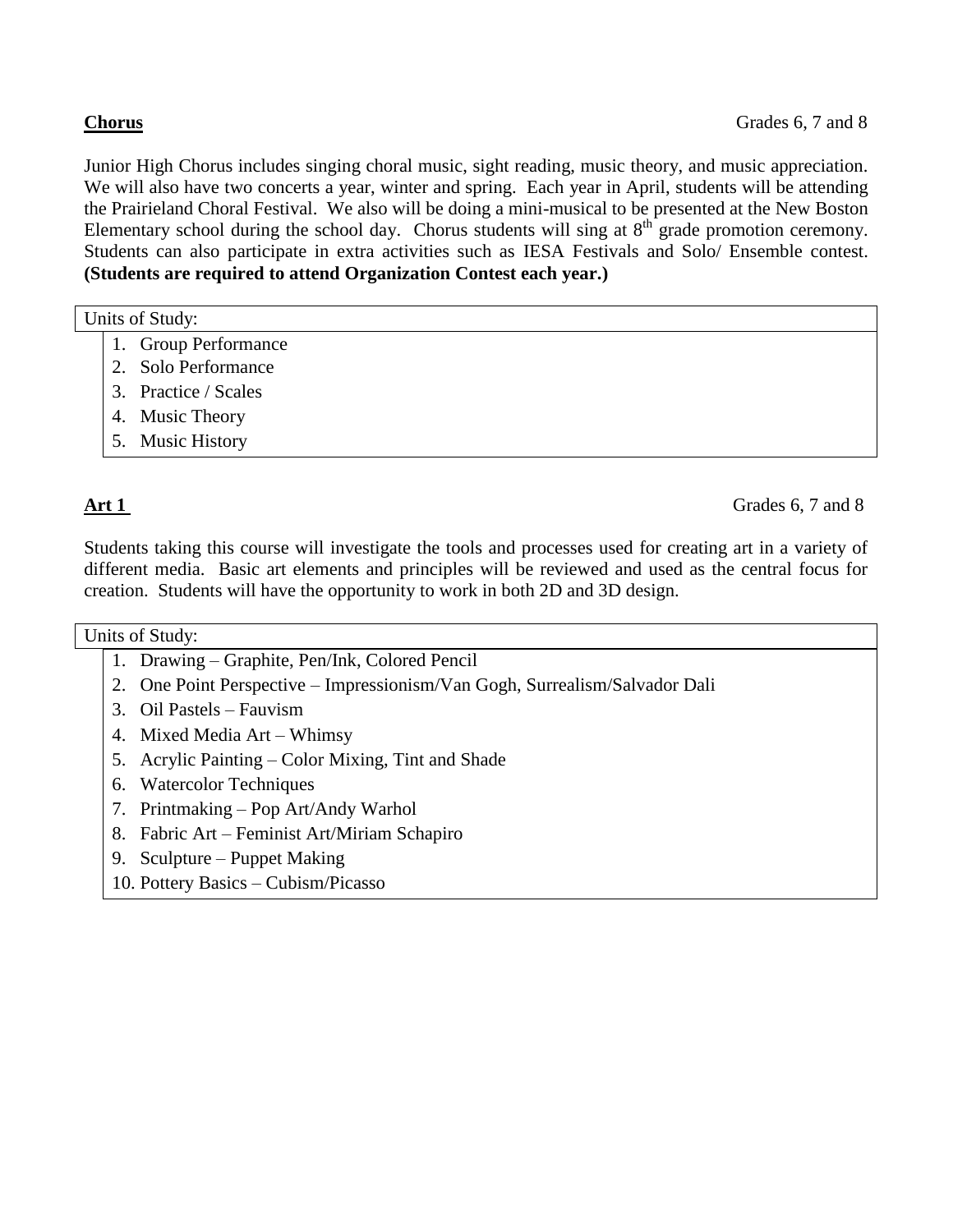### **Prerequisite – Art 1**

Students will further their knowledge of art techniques and processes and continue to build skill in wide variety of art media. Projects include both 2D and 3D design. The students and teacher will work together to plan, develop and execute a permanent work of art to be displayed on school grounds.

| Units of Study: |  |
|-----------------|--|
|                 |  |

- 1. Drawing Graphite, Pen/Ink, Colored Pencil, Charcoal
- 2. Two Point Perspective
- 3. Scratch Art
- 4. Watercolor Painting
- 5. Acrylic Painting Art Nouveau/Klimt
- 6. Printmaking Monotype
- 7. Relief Sculpture Metal Tooling, Cardboard Design
- 8. Maskmaking
- 9. Pottery Hand Building: Coil, Slab, Mold

**Art 3** Grade 8

### **Prerequisite – Art 1 and Art 2**

Students will further their knowledge of art techniques and processes and continue to build skill in wide variety of art media. The students and teacher will work together to plan, develop and execute a permanent work of art to be displayed on school grounds. Students and teacher will have the opportunity to take part in designing the school yearbook.

- 1. Drawing Graphite, Pen/Ink, Colored Pencil, Charcoal
- 2. Mixed Media Art
- 3. Scratch Art
- 4. Watercolor Painting
- 5. Acrylic Painting
- 6. Faux Stained Glass
- 7. Printmaking Multicolor Relief
- 8. Mobiles Alexander Calder
- 9. Sculpture in the Round Recycled
- 10. Pottery
- 11. Yearbook